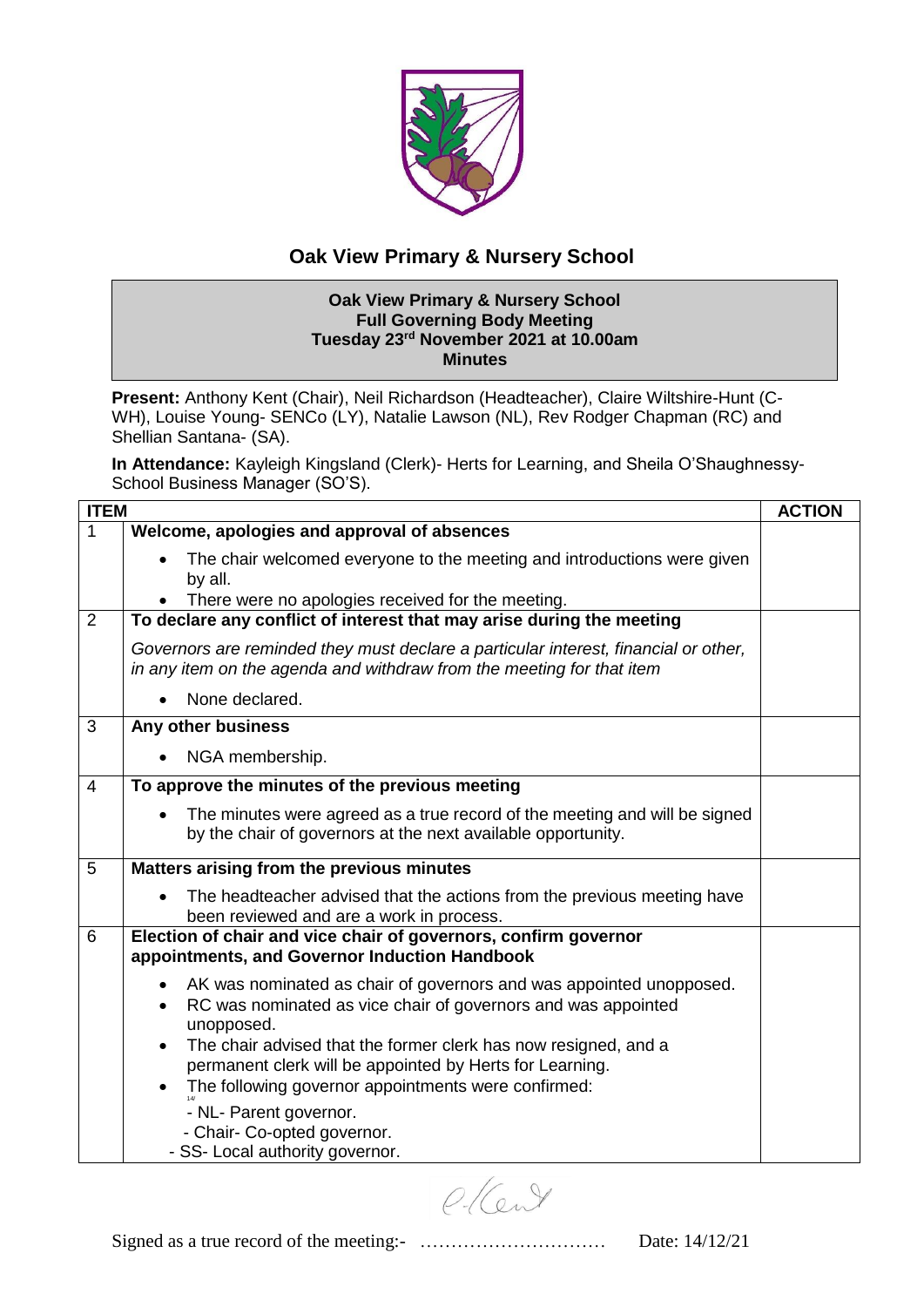|                | - RC- Co-opted governor.<br>- LY- Staff governor.<br>- CW-H- Parent governor.<br>- Headteacher.<br>- SO'S- Associate member.                                                                                                                                                                                                                                                                                                                                                   |           |
|----------------|--------------------------------------------------------------------------------------------------------------------------------------------------------------------------------------------------------------------------------------------------------------------------------------------------------------------------------------------------------------------------------------------------------------------------------------------------------------------------------|-----------|
|                | The chair recommended that although there are some vacancies on the<br>$\bullet$<br>governing body, no further governors are appointed for this calendar year<br>in order to focus on the current team that is in place, and this was<br>supported by the governing body.                                                                                                                                                                                                      |           |
|                | The chair recommended that governors review the school's Governor<br>$\bullet$<br>Induction Handbook which had been shared with governors prior to the<br>meeting in order to familiarise themselves with the school and the role of<br>governor. Governors must monitor how the vision and ethos of the school<br>are being implemented, hold the school to account, and monitor the                                                                                          | All       |
|                | financial status of the school.<br>The chair advised that governors should complete the Induction for<br>$\bullet$<br>Governors training course as soon as possible and details on how to book<br>this training will be shared.                                                                                                                                                                                                                                                | All       |
| $\overline{7}$ | To agree the terms of reference for the full governing body and the<br>establishment of other committees                                                                                                                                                                                                                                                                                                                                                                       |           |
|                | The chair proposed that committees are not put in place at present as the<br>$\bullet$<br>governing body are relatively new. The governing body will instead meet<br>as a whole on a regular basis. This decision was supported by the<br>governing body.                                                                                                                                                                                                                      |           |
|                | The chair advised that a standard National Governance Terms of<br>$\bullet$<br>Reference for the governing body has been shared with governors prior to<br>the meeting. The chair will review the terms of reference with the                                                                                                                                                                                                                                                  |           |
|                |                                                                                                                                                                                                                                                                                                                                                                                                                                                                                |           |
|                | headteacher, and this will be approved at the next full governing body<br>meeting.                                                                                                                                                                                                                                                                                                                                                                                             | Chair, HT |
| 8              | To determine the arrangements for future meetings, including dates, format,<br>and timings, and use of Google and Governor Hub                                                                                                                                                                                                                                                                                                                                                 |           |
|                | It was confirmed that the next governing body meeting will take place on<br>$\bullet$<br>14th December 2021 at 5.00pm.                                                                                                                                                                                                                                                                                                                                                         |           |
|                | It was agreed that the governing body will use Goggle Docs for ease of<br>collaboration when working on documents.                                                                                                                                                                                                                                                                                                                                                             |           |
|                | All governors were asked to sign in and register their Governor Hub                                                                                                                                                                                                                                                                                                                                                                                                            | All       |
|                | accounts.<br>The headteacher will ensure that Governor Hub is up to date.                                                                                                                                                                                                                                                                                                                                                                                                      | HT        |
| 9              | To appoint governor panels and deal with other business agenda items                                                                                                                                                                                                                                                                                                                                                                                                           |           |
|                | The chair advised that there are a number of policies that must be<br>reviewed by the school on a regular basis. It is vital that governors read all<br>policies for approval ahead of meetings. Governors must raise any queries<br>they have on policies ahead of full governing body meetings on Google<br>Docs. The chair and SO'S will create a policy review schedule which will<br>highlight any changes to policies ahead of full governing body meetings.             | HT, SO'S  |
|                | The chair advised that governors must carry out their governor visits as<br>$\bullet$<br>this is an essential aspect of the governor role. The chair recommended<br>that governors visit the school on a termly basis. Governors were asked to<br>read the circulated Visits Policy in order to support governors in carrying<br>out effective visits. Governors must also prepare a governor visit report<br>following each visit and provide feedback to the governing body. | All       |

e-Kent

Signed as a true record of the meeting:- ………………………… Date: 14/12/21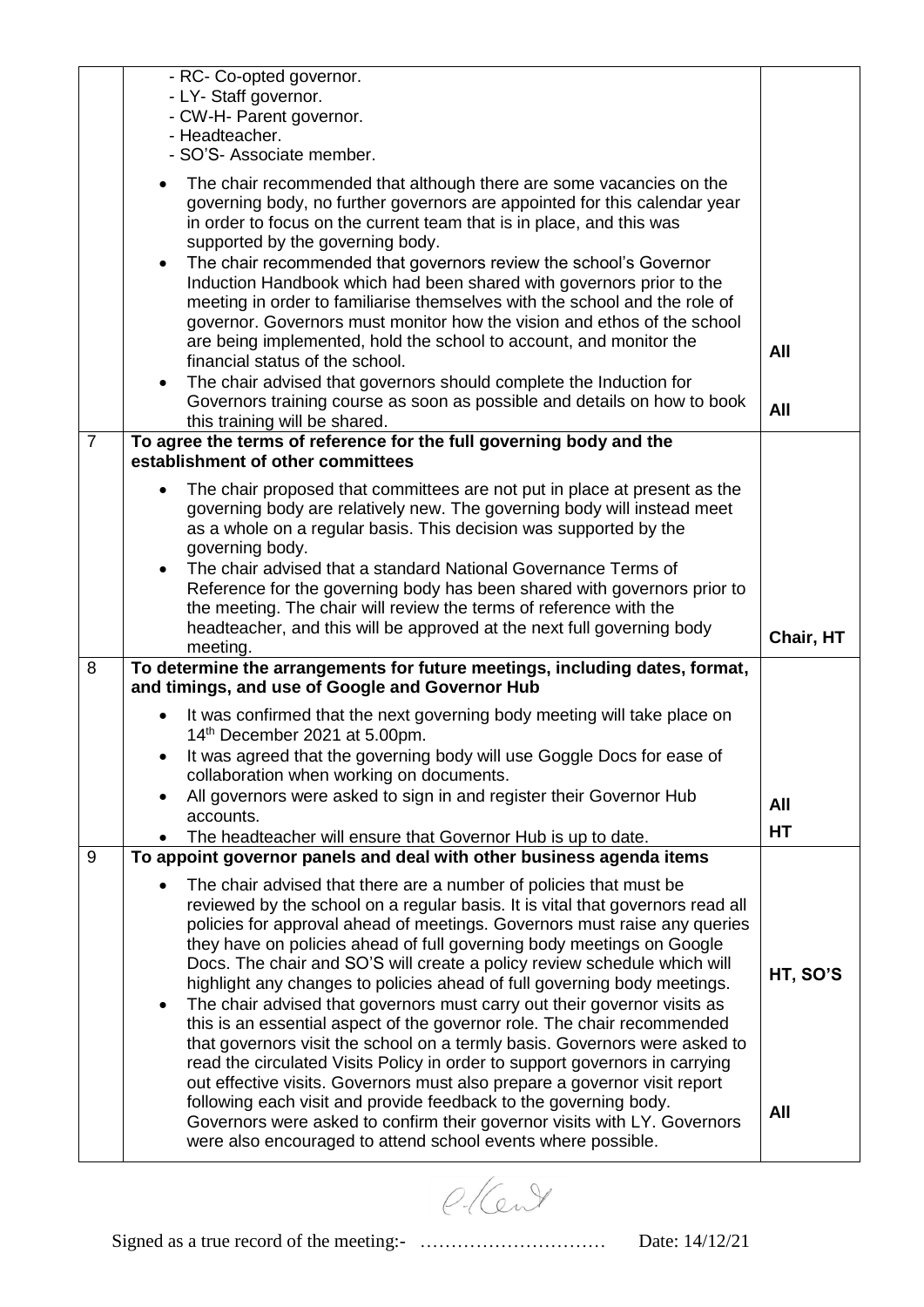|    | $\bullet$ | Governors were invited to visit the school on 6 <sup>th</sup> December 2021 where                                                                    | All        |
|----|-----------|------------------------------------------------------------------------------------------------------------------------------------------------------|------------|
|    |           | staff training will take place on the curriculum (please notify the school if                                                                        |            |
|    |           | you would like to attend).                                                                                                                           |            |
|    | $\bullet$ | The chair advised that there are a number of declarations that governors                                                                             | All, Chair |
|    |           | must make on Governor Hub. The chair will monitor these declarations                                                                                 |            |
|    |           | and send instructions to governors on how they can be made.                                                                                          | All        |
|    | $\bullet$ | Governors were asked to ensure their DBS checks are in place. The chair<br>proposed that DBS checks are carried out for governors every 4 years and  |            |
|    |           | this decision was supported by the governing body.                                                                                                   |            |
|    | $\bullet$ | The chair advised that all governor business must remain confidential.                                                                               |            |
|    | $\bullet$ | Information on understanding school data had been shared with governors                                                                              |            |
|    |           | prior to the meeting in order for governors to familiarise themselves with                                                                           |            |
|    |           | how the school record pupil data.                                                                                                                    |            |
|    | $\bullet$ | GDPR compliance had been shared with governors prior to the meeting.                                                                                 |            |
|    |           | The chair reminded governors that their governor email addresses must                                                                                |            |
|    |           | be used for all correspondence.                                                                                                                      | <b>All</b> |
|    | $\bullet$ | The chair advised that governors must read Keeping Children Safe in                                                                                  |            |
|    |           | Education 2021 and confirm that they have done so under the declaration<br>tab on their Governor Hub account.                                        |            |
|    | $\bullet$ | Governors were asked to complete a Handling Complaints training course                                                                               | All        |
|    |           | which is available to book via Governor Hub. A panel will be formed when                                                                             |            |
|    |           | required.                                                                                                                                            |            |
|    | $\bullet$ | It was agreed that the Chair, SS, and RC will form the Headteacher                                                                                   |            |
|    |           | Performance Management panel and will meet with the headteacher and                                                                                  |            |
|    |           | Hertfordshire Improvement Partner (HIP) on 30 <sup>th</sup> November 2021 at                                                                         |            |
|    |           | 12.00pm.                                                                                                                                             |            |
|    | $\bullet$ | It was also agreed that the Chair, SS, and RC will form the Pay Panel and                                                                            |            |
|    | $\bullet$ | will also be responsible for reviewing support staff appraisals.<br>A training link governor will be considered in the future.                       |            |
|    | $\bullet$ | All governors were asked to complete an Exclusions training course which                                                                             | All        |
|    |           | must be refreshed every 2 years.                                                                                                                     | All        |
|    | $\bullet$ | The chair advised that the school have a whistle blowing procedure in                                                                                |            |
|    |           | place which governors must familiarise themselves with.                                                                                              | SO'S       |
|    | $\bullet$ | It was agreed that a finance and premises report will be provided at the                                                                             |            |
|    |           | next full governing body meeting.                                                                                                                    |            |
| 10 |           | To consider safeguarding matters including annual safeguarding checklist                                                                             |            |
|    | $\bullet$ | The school's Annual Safeguarding Checklist for 2020-2021 had been                                                                                    |            |
|    |           | shared with governors prior to the meeting.                                                                                                          |            |
|    | $\bullet$ | The chair advised that a safeguarding link governor must be in place and<br>NL was appointed as the link governor. This role will be included in the |            |
|    |           | Child Protection Policy. Safeguarding will be added as a standing agenda                                                                             | HT         |
|    |           | item.                                                                                                                                                |            |
| 11 |           | To agree link governor roles including reporting format and dates                                                                                    |            |
|    |           | It was agreed that governors will be linked to specific staff members. A                                                                             |            |
|    |           | regular reporting structure will be in place where the member of staff will                                                                          |            |
|    |           | share a report with their link governor which will then be shared with the                                                                           |            |
|    |           | governing body. The headteacher and chair will confirm roles with                                                                                    | HT, Chair  |
| 12 |           | governors and produce a proforma ahead of the next meeting.                                                                                          |            |
|    |           | To consider finance related matters including scheme of financial<br>delegation, SFVS and financial handbook, and budget monitoring                  |            |
|    | $\bullet$ | The chair advised that finance information will be shared with governors                                                                             |            |
|    |           | on a monthly basis.                                                                                                                                  |            |
|    |           | The Scheme of Financial Delegation had been shared with governors prior                                                                              |            |
|    |           | to the meeting and was approved and ratified by the governing body.                                                                                  |            |

ellent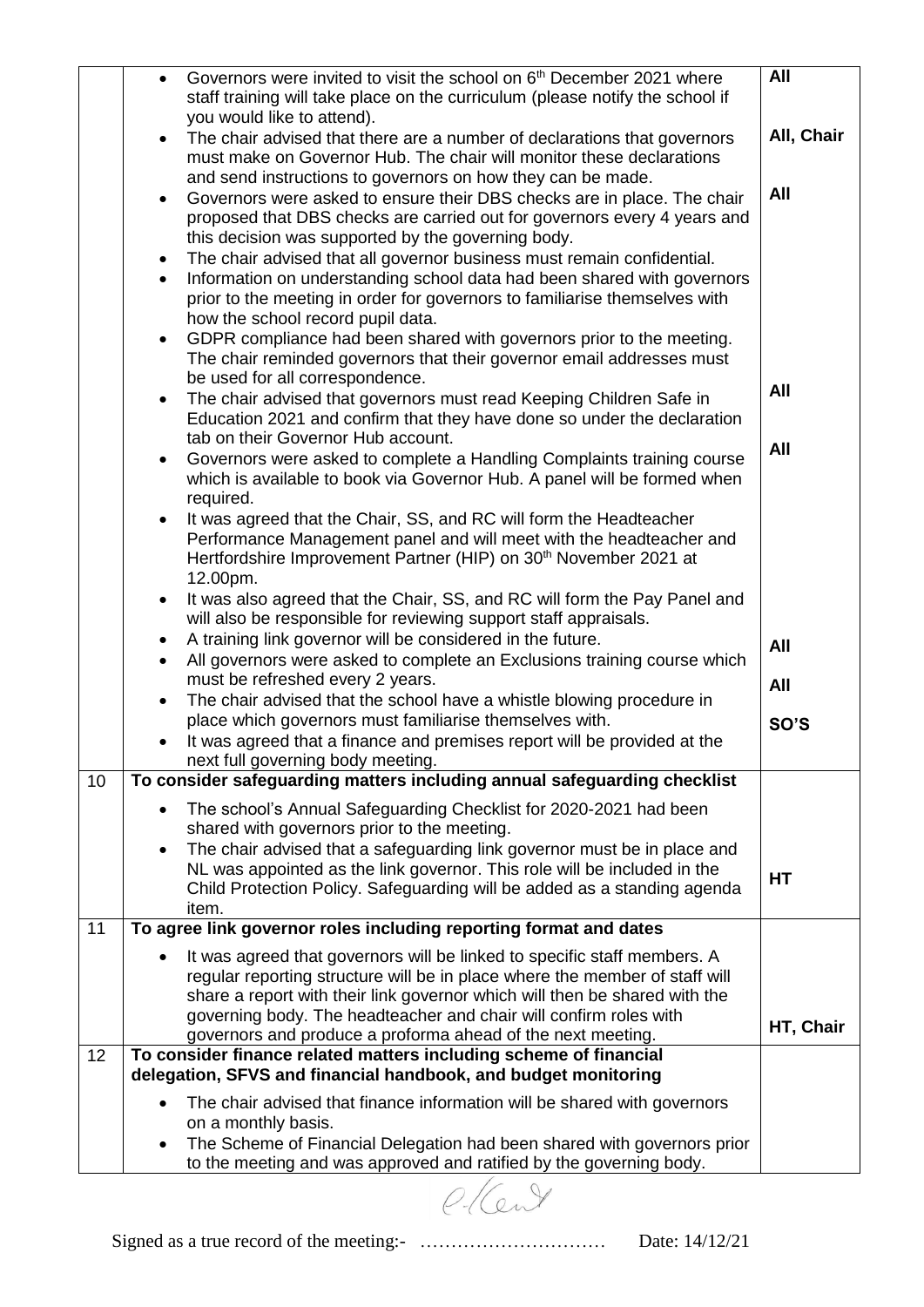|    | The 2020-2021 SFVS had been shared with governors for governors to<br>$\bullet$                                                                                                |              |
|----|--------------------------------------------------------------------------------------------------------------------------------------------------------------------------------|--------------|
|    | review prior to the meeting, and this will be discussed further at future<br>meetings.                                                                                         |              |
|    | The latest budget monitor had been shared with governors prior to the<br>$\bullet$                                                                                             |              |
|    | meeting and governors were asked to send any questions they have to                                                                                                            |              |
|    | SO'S. This will be discussed further at the next meeting.                                                                                                                      | All          |
| 13 | To review and discuss governor visits and training                                                                                                                             |              |
|    | The chair advised that the following courses should be completed by<br>governors and governors must send their certificates to the school<br>following any completed training: | All          |
|    | - Governor Induction.<br>- Exclusions.<br>- Safeguarding Children.<br>- Prevent.<br>- Finance.<br>- Data.                                                                      |              |
|    | Governors were asked to enter any other relevant training they have<br>$\bullet$<br>completed onto their governor training record on Governor Hub.                             | All          |
| 14 | To discuss Statutory Governance Review and website compliance                                                                                                                  |              |
|    | An external review of governance was carried out in May 2021 and this<br>report had been shared with governors.                                                                |              |
|    | The chair advised that there are specific statutory requirements that must<br>$\bullet$                                                                                        |              |
|    | be published on the school website. It was agreed that CW-H will carry out<br>a statutory review of the school website. The chair will share guidance with                     | Chair,       |
|    | CW-H and CW-H will provide a report at the next governing body meeting.                                                                                                        | <b>CW-H</b>  |
| 15 | <b>Policies and Documents for Approval</b>                                                                                                                                     |              |
|    | The following policies and documents were circulated prior to the meeting and<br>were approved and ratified by the governing body.                                             |              |
|    | Pay Policy.<br>$\bullet$                                                                                                                                                       |              |
|    | Child Protection Policy.                                                                                                                                                       |              |
|    | Staff & Headteacher Appraisal Policy.                                                                                                                                          |              |
| 16 | Teaching Standards Information.<br>To agree the annual plan of work for the GB and a plan for link reports                                                                     |              |
|    |                                                                                                                                                                                |              |
|    | The Annual Plan of Work had been shared with governors prior to the<br>meeting. Link reports will be included in the plan ahead of the next<br>governing body meeting.         | <b>Chair</b> |
|    | The HIP report had been shared with governors prior to the meeting. The<br>$\bullet$                                                                                           |              |
|    | HIP will be vising the school on $24th$ November 2021 and this report will be                                                                                                  |              |
|    | shared with governors once received. The chair advised that these reports                                                                                                      |              |
|    | are vital in order for governors to obtain an external view of the school.<br>The Primary Inspection Data Summary had been shared with governors<br>$\bullet$                  |              |
|    | prior to the meeting. This report provides information on the school's data                                                                                                    |              |
|    | however this information is out of date as there was no data submitted for<br>2020-2021.                                                                                       |              |
|    | The school 2021-2022 School Improvement Plan (SIP) had been shared<br>$\bullet$                                                                                                |              |
|    | with governors prior to the meeting. This plan will support governors in                                                                                                       |              |
|    | holding the school to account as well as monitoring the impact of the<br>measures the school have in place.                                                                    |              |
|    | The SIP will be shared with governors prior to each full governing body<br>$\bullet$                                                                                           |              |
|    | meeting in order for governors to ask questions. The chair advised that a                                                                                                      |              |
|    | strategy session will take place with governors ahead of the headteacher                                                                                                       |              |
|    | producing the 2022-2023 SIP.                                                                                                                                                   |              |

e-Kent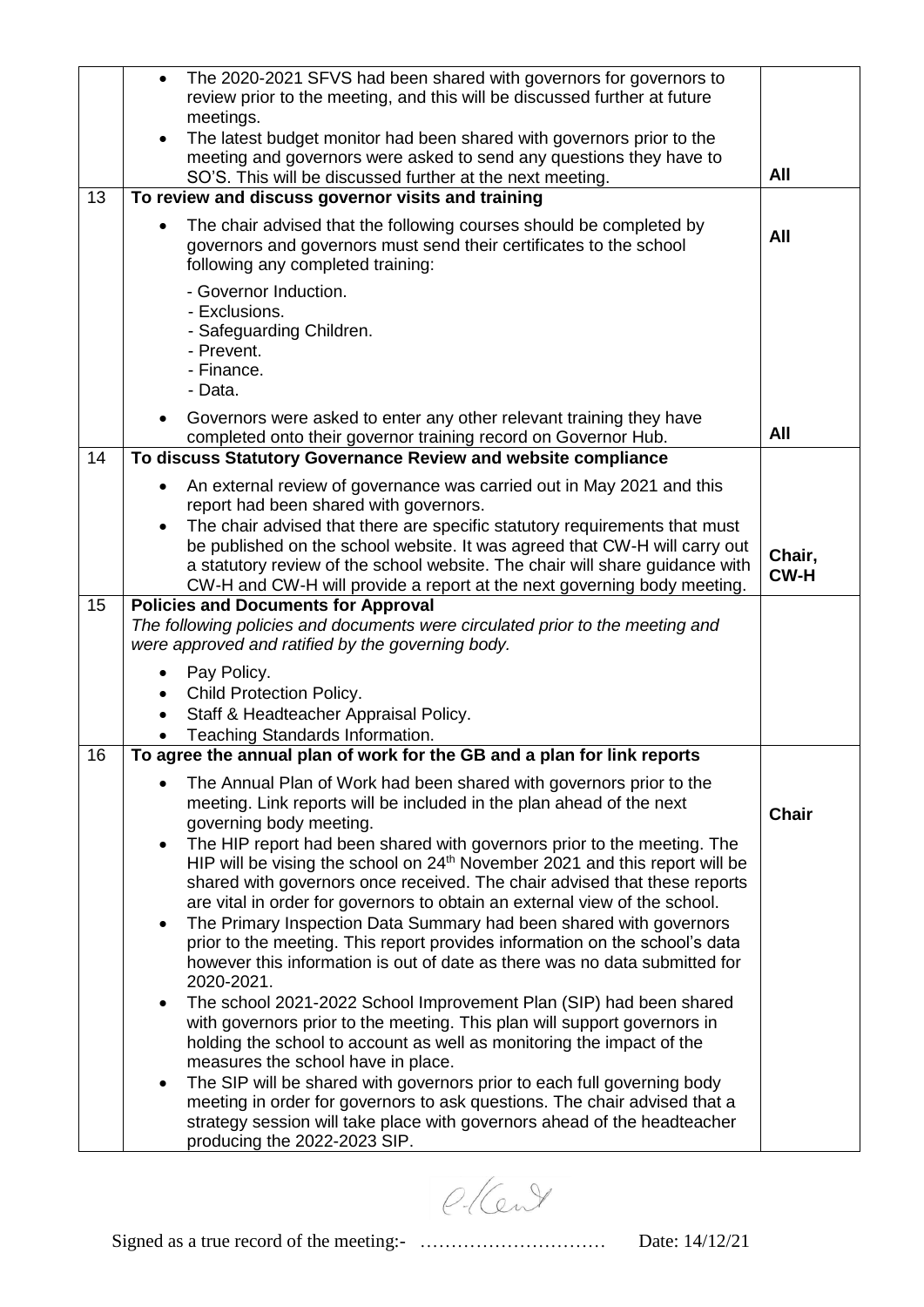|    |                                                                                                                                                                                                                                                                                          | <b>Chair to</b><br>arrange                                       |  |
|----|------------------------------------------------------------------------------------------------------------------------------------------------------------------------------------------------------------------------------------------------------------------------------------------|------------------------------------------------------------------|--|
| 17 | <b>Staff and Parental Engagement</b>                                                                                                                                                                                                                                                     | date                                                             |  |
|    |                                                                                                                                                                                                                                                                                          |                                                                  |  |
|    | The results from the parent questionnaire had been shared with governors<br>prior to the meeting. The headteacher advised that 122 parents completed<br>the questionnaire. Feedback has been very positive, and a staff<br>questionnaire will be carried out later in the academic year. |                                                                  |  |
| 18 | To consider Governance role descriptors                                                                                                                                                                                                                                                  |                                                                  |  |
|    | The DfE Governance Role Descriptors were shared with governors prior to<br>the meeting in order for governors to familiarise themselves with the role of<br>governors.                                                                                                                   |                                                                  |  |
| 19 | Any items to add to the Risk Register                                                                                                                                                                                                                                                    |                                                                  |  |
|    | The school's Covid-19 risk assessment had been shared with governors<br>prior to the meeting.                                                                                                                                                                                            |                                                                  |  |
| 20 | <b>Any other Business</b>                                                                                                                                                                                                                                                                |                                                                  |  |
|    | <b>NGA Membership</b>                                                                                                                                                                                                                                                                    |                                                                  |  |
|    | SO'S confirmed that the school subscribe to the NGA. The chair advised<br>$\bullet$<br>that governors should utilise this tool and subscribe to the weekly<br>newsletter in order to receive regular updates on education.                                                               | All                                                              |  |
| 21 | <b>Future Meeting Dates</b>                                                                                                                                                                                                                                                              |                                                                  |  |
|    | Tuesday 14 <sup>th</sup> December 2021 at 5.00pm.<br>Tuesday 18th January 2022 at 5.00pm.<br>$\bullet$<br>Tuesday 15 <sup>th</sup> March 2022 at 5.00pm.<br>$\bullet$<br>Tuesday 3rd May 2022 at 5.00pm.<br>$\bullet$<br>Tuesday 21 <sup>st</sup> June 2022 at 5.00pm.<br>$\bullet$      | <b>Please</b><br>note<br>revised<br>dates for<br>May and<br>June |  |
|    | <b>Meeting Closed 11:40am</b>                                                                                                                                                                                                                                                            |                                                                  |  |

## **Actions**

| <b>Action</b>                                                                            | Owner            |
|------------------------------------------------------------------------------------------|------------------|
| The chair recommended that governors review the school's Governor Induction              | All              |
| Handbook which had been shared with governors prior to the meeting in order to           |                  |
| familiarise themselves with the school and the role of governor. Governors must monitor  |                  |
| how the vision and ethos of the school are being implemented, hold the school to         |                  |
| account, and monitor the financial status of the school.                                 |                  |
| The chair advised that governors must complete the Induction for Governors training      | All              |
| course and details on how to book this training will be shared.                          |                  |
| The chair will review the full governing body terms of reference with the headteacher,   | <b>Chair, HT</b> |
| and this will be approved at the next full governing body meeting.                       |                  |
| All governors were asked to sign in and register their Governor Hub accounts.            | All              |
| The headteacher will ensure that Governor Hub is up to date.                             | <b>HT</b>        |
| The chair and SO'S will create a policy review schedule which will highlight any         | Chair,           |
| changes to policies ahead of full governing body meetings.                               | SO'S             |
| The chair advised that governors must carry out their governor visits as this is an      | All              |
| essential aspect of the governor role. The chair recommended that governors visit the    |                  |
| school on a termly basis. Governors were asked to read the circulated Visits Policy in   |                  |
| order to support governors in carrying out effective visits. Governors must also prepare |                  |
| a governor visit report following each visit and provide feedback to the governing body. |                  |
| Governors were asked to confirm their governor visits with LY. Governors were also       |                  |
| encouraged to attend school events where possible.                                       |                  |

e-Kent